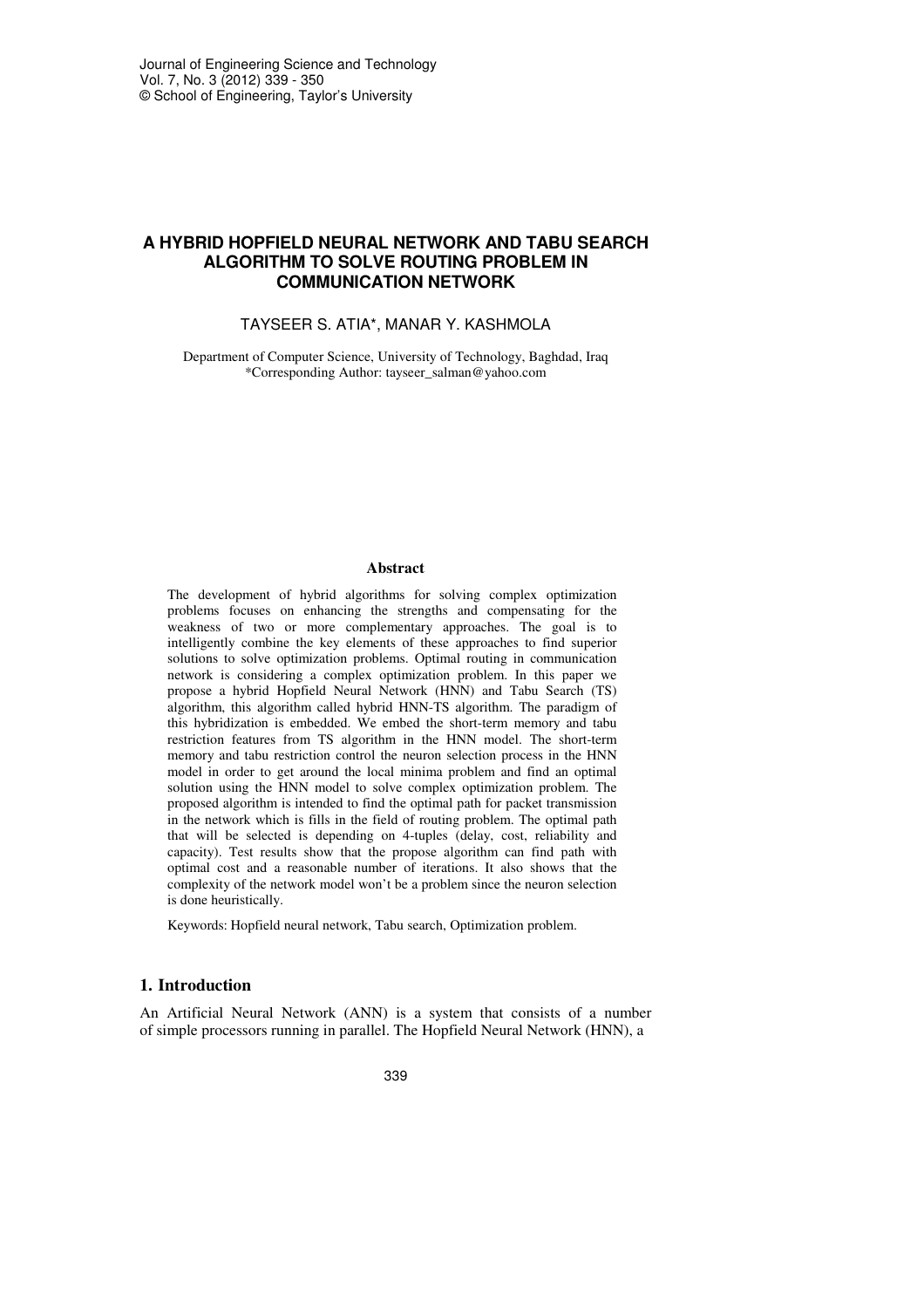# **Nomenclatures**

| Cost of Neuron at location $(x, i)$                                       |  |  |  |  |  |
|---------------------------------------------------------------------------|--|--|--|--|--|
| capacity from $u$ to $v$                                                  |  |  |  |  |  |
| delay from $u$ to $v$                                                     |  |  |  |  |  |
| Energy function for objective                                             |  |  |  |  |  |
| Bias of Neuron at location $(x, i)$                                       |  |  |  |  |  |
| Column number                                                             |  |  |  |  |  |
| Number of neuron in column or row                                         |  |  |  |  |  |
| Activity of Neuron at location $(x, i)$                                   |  |  |  |  |  |
| reliability from $u$ to $v$                                               |  |  |  |  |  |
| cost from $u$ to $v$                                                      |  |  |  |  |  |
| Source node                                                               |  |  |  |  |  |
| Output of Neuron at location $(x, i)$                                     |  |  |  |  |  |
| Output of Neuron at location $(x, i)$ for current iteration               |  |  |  |  |  |
| $V_{xi}(t+1)$<br>Output of Neuron at location $(x, i)$ for next iteration |  |  |  |  |  |
| Destination node                                                          |  |  |  |  |  |
| Weight between Neuron xi and yj                                           |  |  |  |  |  |
| Row number                                                                |  |  |  |  |  |
| <b>Abbreviations</b>                                                      |  |  |  |  |  |
| Asynchronous transfer mode                                                |  |  |  |  |  |
| Hopfield neural network                                                   |  |  |  |  |  |
| Shortest path                                                             |  |  |  |  |  |
| Tabu search                                                               |  |  |  |  |  |
| Travel sales person                                                       |  |  |  |  |  |
|                                                                           |  |  |  |  |  |

well-known network, was proposed to solve optimization problems based on the Lyapunov energy function [1]. Many researchers have subsequently applied it to the complex optimization problem such as find the minimum cost path [2], solving shortest path problem [3], shortest path computation and routing in ATM network [4].

Hopfield Neural Network suffers from the local minima problem [2, 5], where the energy function results in a solution, but it is not the optimal solution. Many researchers have incorporate different techniques with HNN in order to get rid of the local minima problem, such as the Boltzmann machine with temperature parameter T to control the probability of acceptance of the change of the selected neuron [5].

The Chaotic Neural Network is also used to get around this problem. In this network, a random noise is added to the network [1]. Routing is the process of selecting paths in a network to help in forwarding; forwarding means place the packet in its route to its destination [6].

In this paper we propose a hybrid Hopfield Neural Network (HNN) and Tabu Search (TS) algorithm called HNN-TS to find the optimal path in the network. We employ the short-term memory and tabu restriction feature from TS in the HNN to get globally optimal or near optimum results.

#### **Journal of Engineering Science and Technology** June 2012, Vol. 7(3)

VB6 Visual Basic version six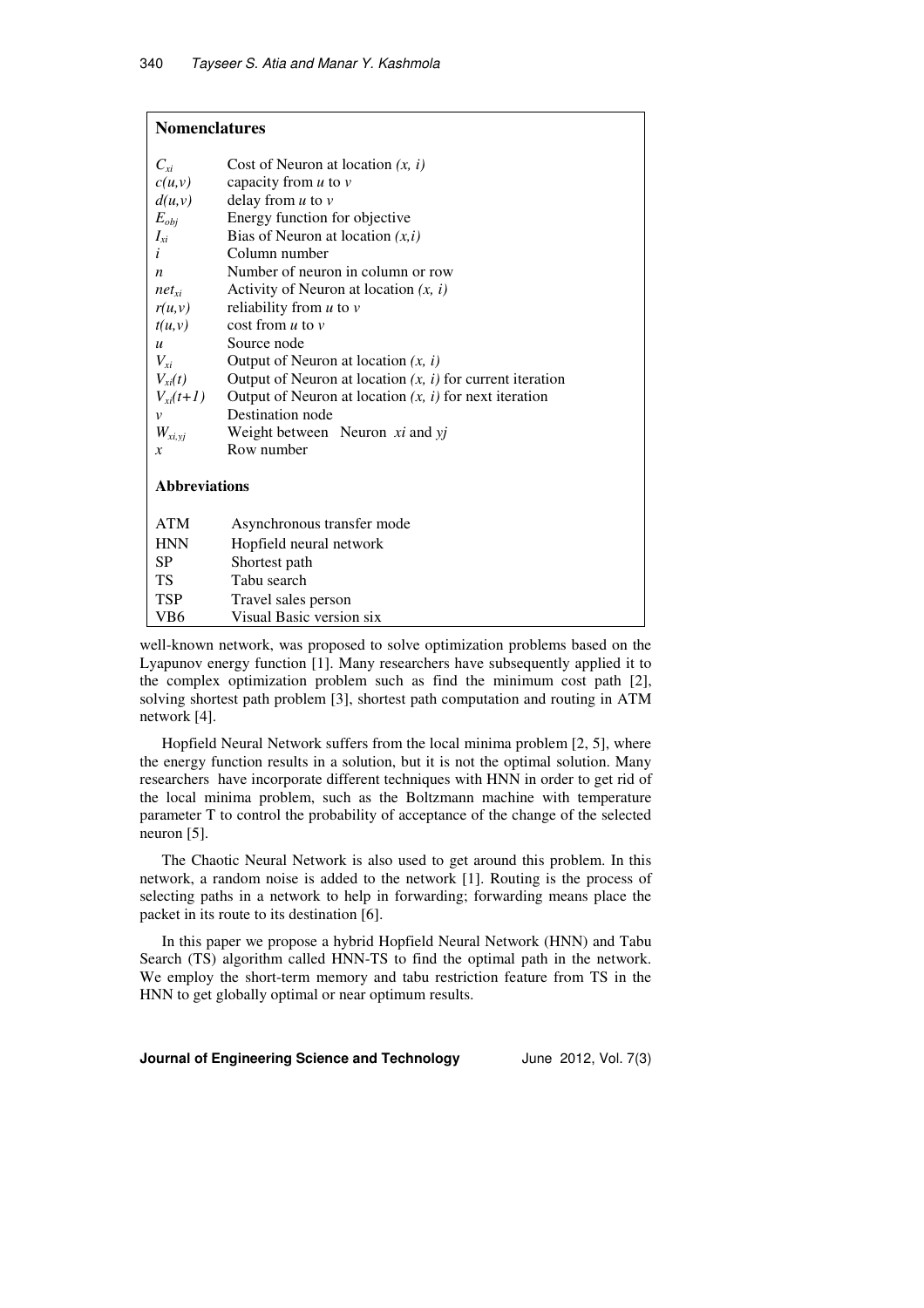## **2. Hopfield Neuron Network for Optimal Path Problem**

Two different methods can be used to represent the HNN model; the vertex path representation and the edge path representation. The edge path representation method is used to represent the HNN. It uses an *n*×*n* binary matrix to represent the edges. Each neuron in the array is identified by double indices  $(x, i)$ , where  $x$ and *i* indicate the row and column number, respectively. The neuron at location  $(x, i)$  shows the link from node x to i in the network. In order to characterize the neuron activities at location  $(x, i)$ , the neuron state  $V_{xi}$  is defined as:

$$
V_{xi} = \begin{cases} 1 & \text{if there is an edge from node } x \text{ to node } i \\ 0 & \text{otherwise} \end{cases}
$$

Corresponding to each edge  $(x, i)$ , there is a non-negative weight  $C_{xi}$ representing the cost from node *x* to node *i*.

#### **2.1. Definition of the objective function**

To compute the best path using the HNN model, the objective function is defined as:

$$
E_{obj} = \frac{1}{2} \sum_{x=1}^{n} \sum_{i=1}^{n} C_{xi} V_{xi}
$$
 (1)

Since we select the neuron to be activated or deactivated heuristically, there is no need to add the term that checks the availability of only one active neuron in each row and column. Also, the term that checks the generated path contains the start and destination nodes.

$$
V_{xi}(t+1) = \begin{cases} 1 & net_{xi} > 0 \\ V_{xi}(t) & net_{xi} = 0 \\ 0 & net_{xi} < 0 \end{cases}
$$
 (2)

and

$$
net_{xi} = \sum_{j=1}^{n} W_{xi}, \, y_{ij} V_{yj} + I_{xi}
$$
\n(3)

### **2.2. Interconnection weights and input bias**

Interconnection weights and input bias are derived on the basis of the cost of the link. There are two types of connection weights:

- Connection weight between neurons in the same row or column. This weight is assigned to a negative value to discourage activating the neuron in the same row or column, and it is of equal cost.
- Connection weight between neurons in a different row and column. This weight is equal to the cost value between the two neurons if there is a connection between them in the cost matrix, otherwise it is 0.

The bias is a positive number assigned to each neuron to describe the preference of the neuron for the active state. The bias is derived from the cost of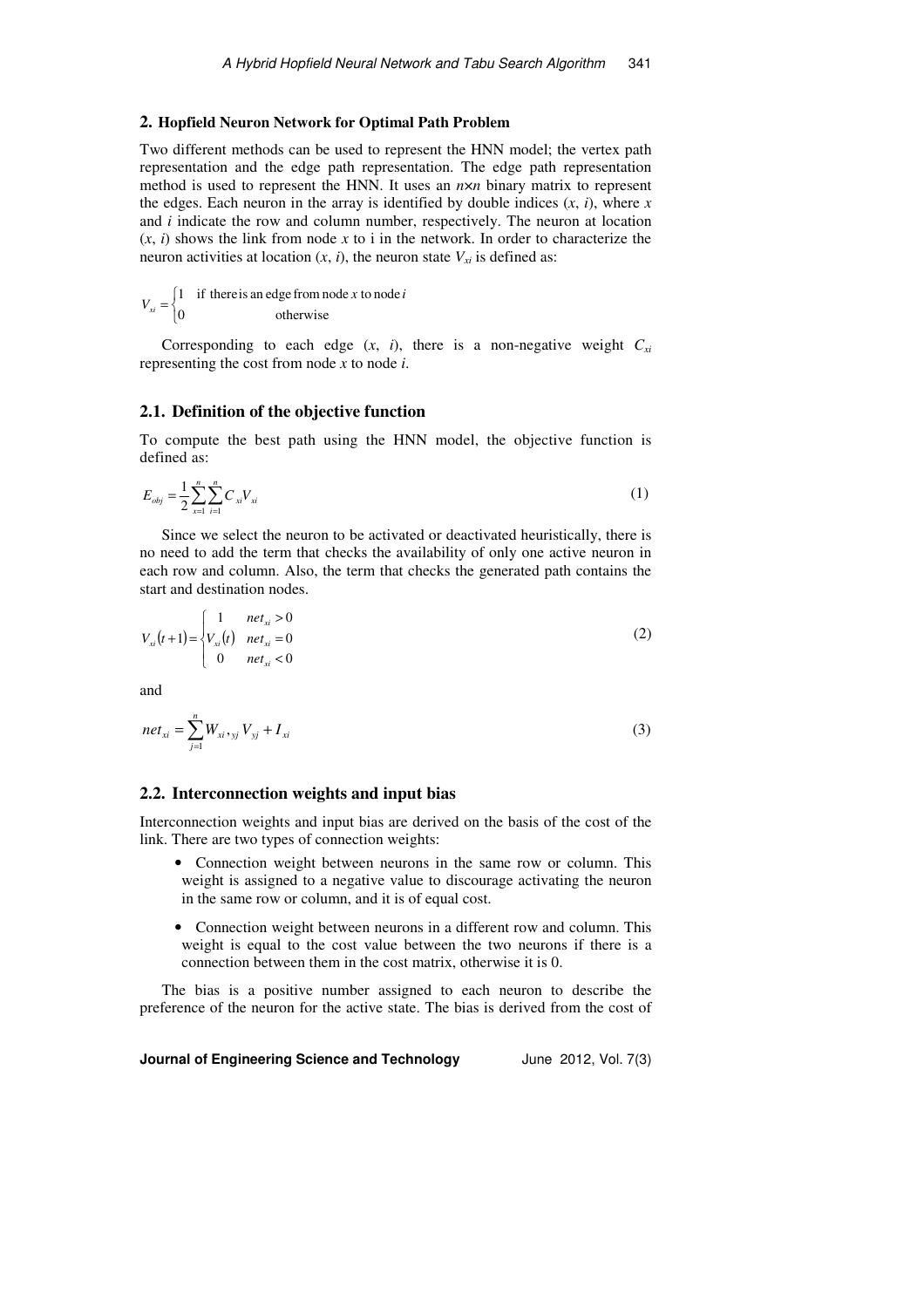the link that the neuron represents. The smaller the cost, the great the preference for the neuron to be in the active state.

$$
bias = \frac{1}{\lim k \cos t} \tag{4}
$$

#### **2.3. Path factors and their formulation**

This paper addresses the problem of optimum path selection between two nodes, the source and destination. This path is called the best path. The most important factors selected to form the criteria for an optimum path are reliability, delay, capacity and cost. The link selection for the data path should be in such away that the path has optimum values of reliability, delay, capacity and cost. We propose the following mathematical expression to quantify these factors:

Minimize 
$$
F = \sum \frac{1}{r(u,v)} \times \frac{1}{c(u,v)} + d(u,v) + t(u,v)
$$
 (5)

The proposed formula ensures that the combination of these tuples (*r*, *d*, *c* and  $t$ ) is minimized where  $r$  and  $c$  are taken in the inverse form in order to minimize their value if they have a large value. Then, they are multiplied to absorb their effect. Finally the result is added to *d* and *t*. So, if d and t are large values, then the overall path combination will result in maximum value. Since the path is a sequence of communication links from s to d, each one with 4-tuple, then the minimization function will sum all these values.

#### **3. Hybrid HNN and TS Based on Short-Term Memory**

In TS short term memory, also called Recency-based memory is used to keep track of solution attributes that have changed during the recent past. This memory is exploited by labeling the selected attributes that occur in solutions recently visited "tabu-active".

Consequently, solutions that contain tabu–active elements become tabu. This will prevent certain solutions in the recent past from being revisited.

In researches that use HNN to solve complex optimization problems like SP (Shortest Path), TSP (Travel Sales Person) focuses on the random selection of a neuron to be activated. Each time a random neuron is selected, if its activation level is greater than the threshold, then the neuron state will change to 1.

The resulting solution could be a feasible or an infeasible solution, so the HNN takes a long time to learn and the resulting final solution may not be optimal. Another problem facing the researcher when solving optimization problems using HNN is the local minima problem. In this case, the network falls in a region and cannot cross it. This results in a sequence of solutions with the same energy function.

The proposed hybrid algorithm incorporates the short-term memory feature in the neuron selection operation of the HNN algorithm. The idea behind the proposed algorithm is that the HNN starts with an initial solution generated in a heuristic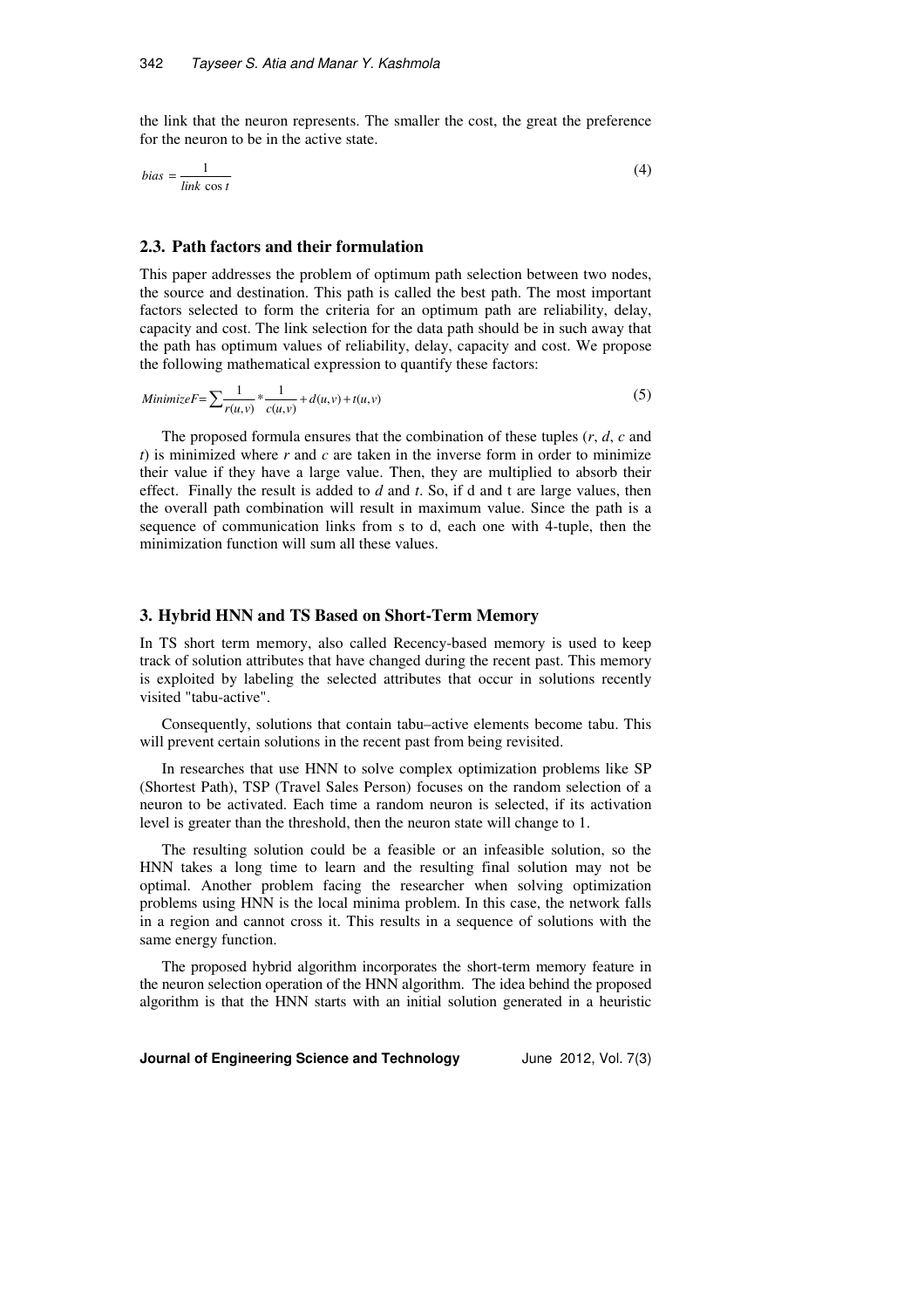procedure in such away that it is a feasible solution. Then the neuron selection procedure is controlled by a short-term memory strategy. The neuron selection procedure takes the initial generated solution as an input parameter. Each time one node is dropped from the solution. It represents a neuron in the HNN. The new solution generated by HNN is stored in the short-term memory. The dropped neuron is also labeled tabu for a number of iterations (determined randomly).

 The generated new solution is now used by the neuron selection procedure and the same operation is repeated after a determined number of iterations. The dropped neurons are allowed to participate again in solution generation. In this case, the combination of added and dropped neurons generates a number of feasible solutions. This process allows only feasible neurons to participate in solution generation. It also searches for a specific region heuristically rather than searching the whole search space randomly without heuristics', and this results in a long iteration and local minima problem. The proposed hybrid algorithm to solve the best path problem in the network is described in Fig. 1. The neuron selection procedure represents the key element to embed the short term memory operation in the HNN model and it is shown in Fig. 2.

#### **4. Simulation Model for Hybrid HNN-TS**

The test problem used to examine the effectiveness of the proposed algorithm is a network with 50 nodes (routers) and 98 links. Each link is characterized by 4-tuples (delay, capacity, reliability, and cost). Figure 3 shows the network structure. Table 1 summarizes the network factors. The HNN model used to represent this network is a fully connected matrix with a size of 50\*50 neurons. Figure 4 shows 5×5 simple HNN model for explanation.

Figure 4 does not show all possible links, but it does at least show some of them. Every node (neuron) has a connection with all other nodes in the model except itself. The output of the HNN is a binary matrix of the size  $50\times50$ , where the optimal path is represented as a sequence of 1's. An active neuron at position  $(i, j)$  is represented by 1 in the output matrix, and it means there is a link between node *i* and node *j* in the network.

| <b>Step1:</b> get the cost and connection matrix of the       |
|---------------------------------------------------------------|
| network                                                       |
| <b>Step2:</b> set the initial input for all neurons           |
| <b>Step3:</b> calculate the bias term                         |
| <b>Step4:</b> calculate the connection weight of each pair of |
| neurons                                                       |
| <b>Step5:</b> generate an initial solution using a heuristic  |
| procedure                                                     |
| Step6: repeat                                                 |
| Step7: select a neuron to be on/off using the neuron          |
| selection procedure                                           |
| Step8: until there is no available neuron to be selected      |

 **Fig. 1. Algorithm (1): General HNN-TS Algorithm.**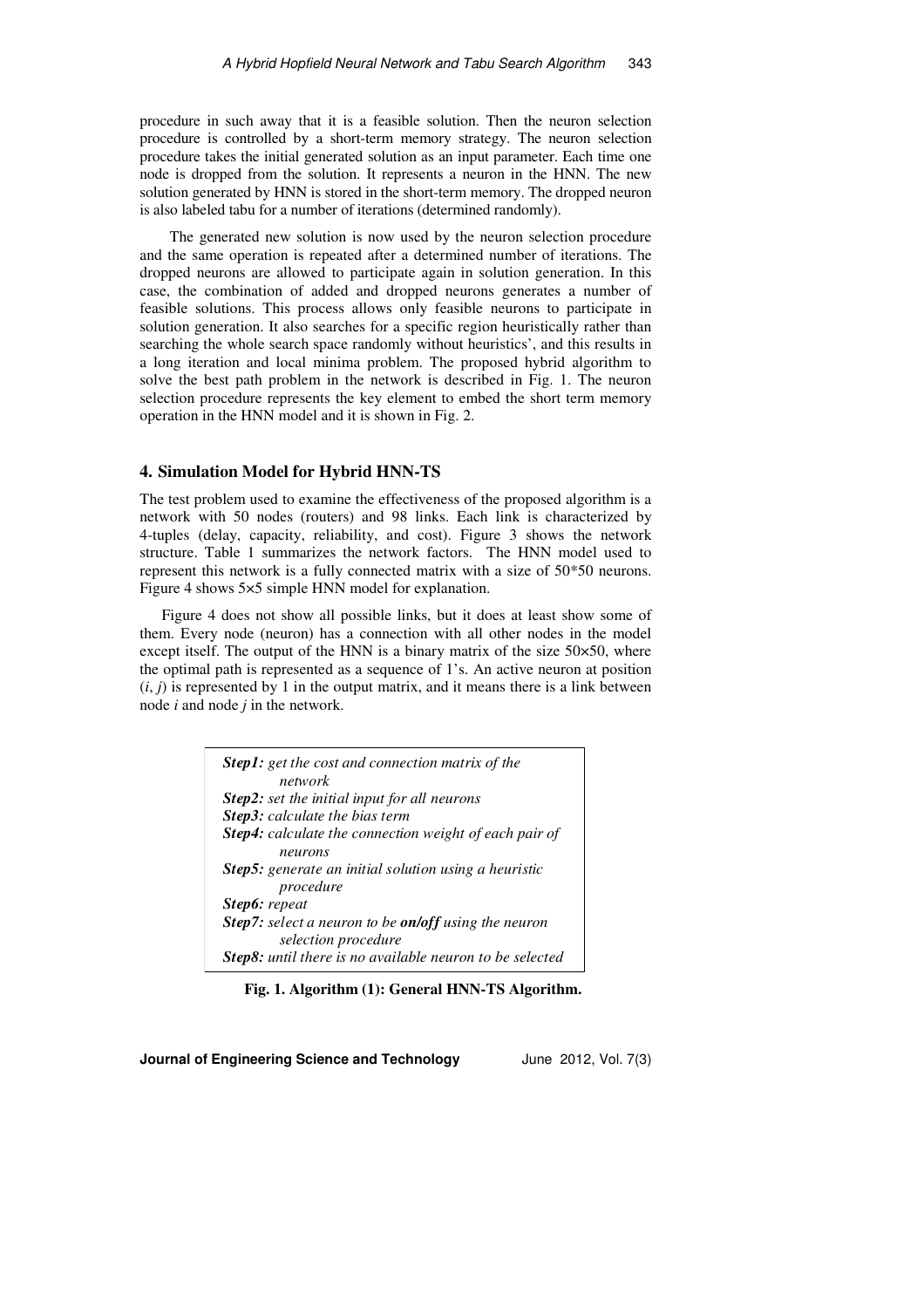| <b>Step1</b> : set $i = 0$                                                                                |
|-----------------------------------------------------------------------------------------------------------|
| <b>Step2:</b> set $j = i+2$ , $x = initial$ solution.                                                     |
| <b>Step3:</b> if there is a link between neuron position $i$ and position $j$ in $x$ then                 |
| label all neurons between $i$ and $j$ as tabu for $n$ iteration.                                          |
| Step4: for each tabu- active neuron                                                                       |
| 1: Set neuron threshold $=(C_{KL} * No.$ of tabu- active neuron)                                          |
| 2: Compute neuron activation level as <b>net</b> <sub>kl</sub>                                            |
| 3: If $net_{kl}$ < neuron threshold then set neuron state to OFF.                                         |
| Step5: select new neuron at position i,j to be activated.                                                 |
| <b>Step6:</b> compute neuron activation level as <b>net</b> <sub>ij</sub>                                 |
| <b>Step7:</b> if <b>net</b> $_{ij}$ > neuron threshold then                                               |
| 1: set neuron state to $ON$                                                                               |
| 2: update neuron weight and its neighborhood as                                                           |
| new weight = $old$ weight + $cost$                                                                        |
| 3: compute <b>e</b> for new solution.                                                                     |
| <b>Step8:</b> set $x$ =new solution after dropping tabu- active neuron.                                   |
| <b>Step9:</b> $j = j + 1$ , If $j < new$ solution length, then go to step3.                               |
| <b>Step10:</b> if $n = 0$ for any tabu-active element then move them to <b>addlist</b>                    |
| Step11: for each element in addlist                                                                       |
| <b>Step12:</b> set $y = current$ element from add list                                                    |
| <b>Step13:</b> $z =$ last feasible solution in HNN model                                                  |
| <b>Step14:</b> check if there is a link between $y$ and any two neurons at position $i$ ,<br>$i+1$ in z   |
| <b>Step15:</b> select new neurons at position $i, y$ and $i+1, y$ to be activated one<br>neuron at a time |
| <b>Step16:</b> compute neuron activation level as <b>net</b>                                              |
| <b>Step17:</b> if $net$ > neuron threshold then                                                           |
| $\Gamma$ : set neuron state to ON.                                                                        |
| 2: update neuron weight and its neighborhood as                                                           |
| new weight = old weight + $cost$                                                                          |
| 3: compute <b>e</b> for new solution.                                                                     |
|                                                                                                           |

**Fig. 2. Algorithm (2): The Neuron Selection Algorithm.**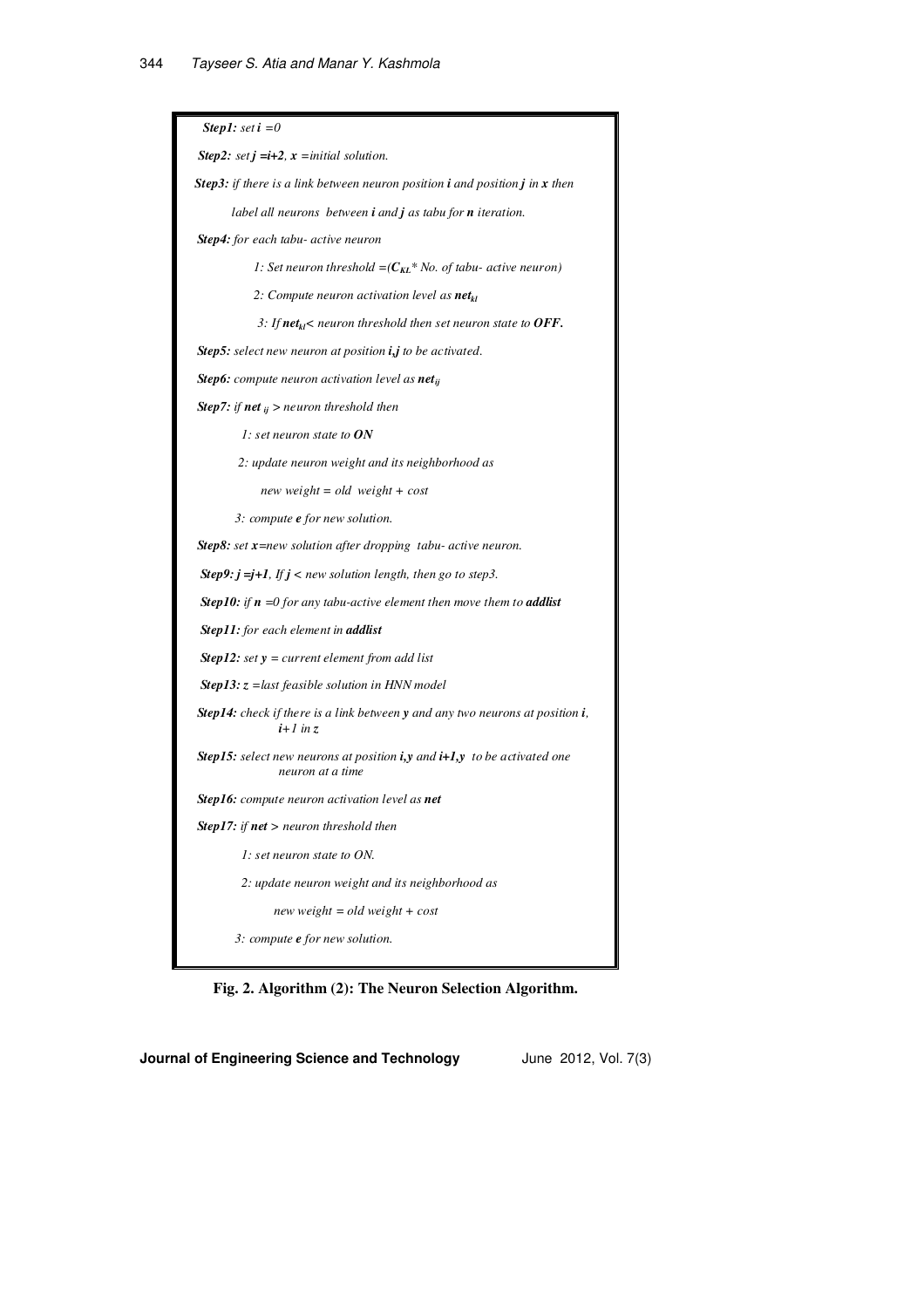

**Fig. 3. Network Structure.** 



**Fig. 4. HNN Model for 5×5 Node.**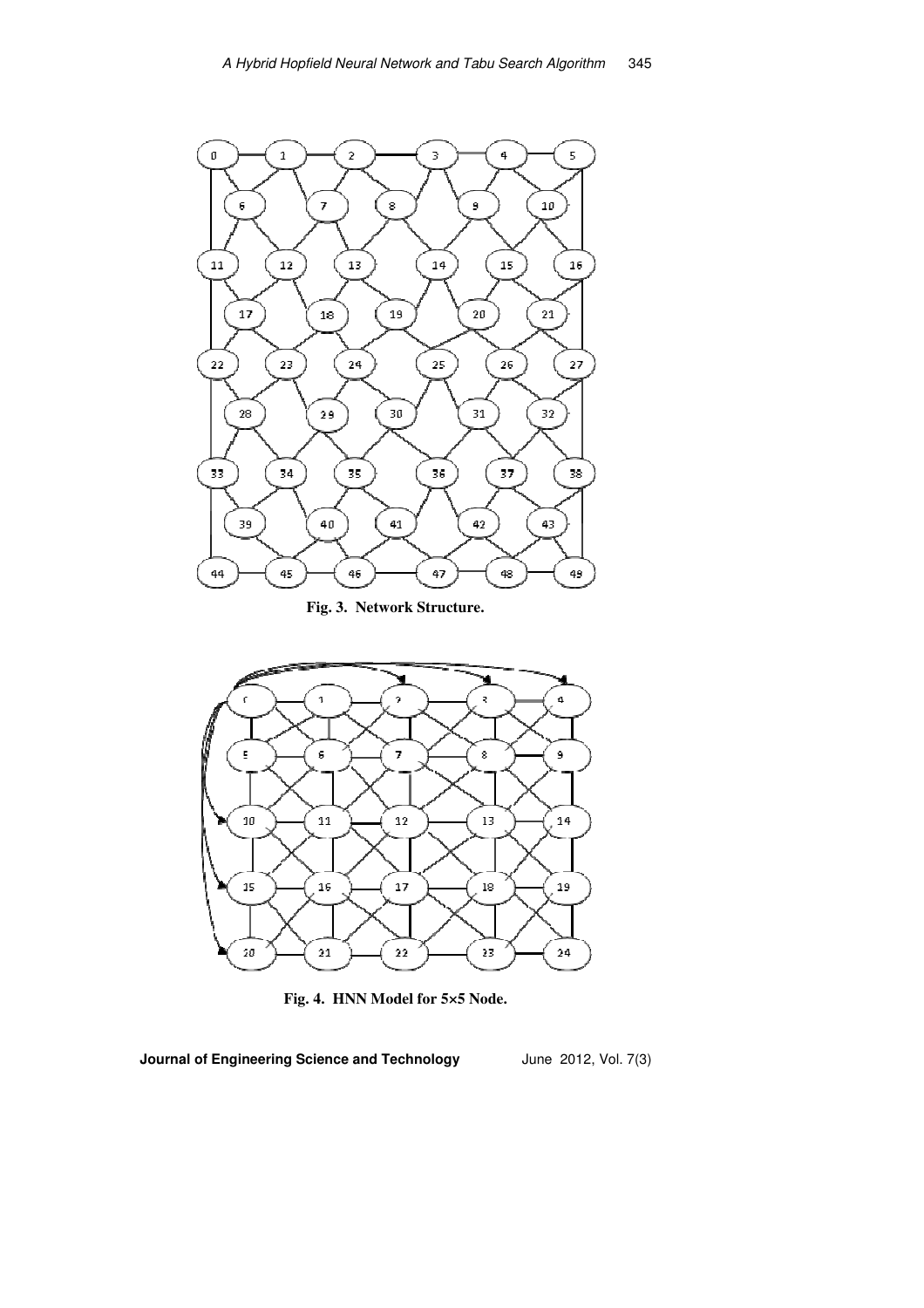| S to D       | Delay/<br>Second | Capacity/<br>MB    | Reliab ility | Cost                    | S to D       | Delay/<br>Second | Capacity/<br>MВ | <b>Reliability</b> | Cost                    |
|--------------|------------------|--------------------|--------------|-------------------------|--------------|------------------|-----------------|--------------------|-------------------------|
| $0$ to $1$   | 0.1              | 5                  | 0.7          | 3                       | $22$ to $28$ | 0.8              | 7               | 0.7                | 6                       |
| $0$ to $6$   | 0.3              | 6                  | 0.8          | 4                       | 22 to 33     | 0.7              | 9               | 0.8                | 7                       |
| $0$ to $11$  | 0.5              | 6                  | 0.5          | $\mathbf 2$             | 23 to 28     | 0.5              | 6               | 0.7                | 7                       |
| $1$ to $2$   | 0.5              | 5                  | 0.7          | $\overline{\mathbf{2}}$ | 23 to 29     | 0.4              | 7               | 0.8                | 7                       |
| 1 to 6       | 0.4              | 8                  | 0.9          | $\overline{\mathbf{2}}$ | 24 to 29     | 0.2              | 7               | 0.6                | $\overline{\mathbf{2}}$ |
| $1$ to $7$   | 0.3              | 7                  | 0.8          | $\mathbf{I}$            | 24 to 30     | 0.4              | 6               | 0.5                | $\overline{\mathbf{4}}$ |
| $2$ to $3$   | 0.4              | 4                  | 0.6          | 3                       | 25 to 30     | 0.9              | 8               | 0.6                | 5                       |
| $2$ to $7$   | 0.2              | 5                  | 0.8          | $\overline{\mathbf{2}}$ | 25 to 31     | 0.5              | 7               | 0.4                | 3                       |
| $2$ to $8$   | 0.1              | 7                  | 0.9          | $\ddot{\phantom{0}}$    | 26 to 31     | 0.7              | 7               | 0.7                | 4                       |
| 3 to 4       | 0.7              | 9                  | 0.7          | 5                       | 26 to 32     | 0.8              | 8               | 0.8                | 5                       |
| $3$ to $8$   | 0.2              | 6                  | 0.9          | 5                       | 27 to 32     | 0.5              | 5               | 0.5                | 2                       |
| 3 to 9       | 0.3              | 7                  | 0.5          | $\overline{\mathbf{4}}$ | 27 to 38     | 0.6              | 7               | 0.7                | 6                       |
| 4t05         | 0.2              | 6                  | 0.5          | 3                       | 28 to 33     | 0.6              | 4               | 0.3                | $\mathbf{l}$            |
| 4 to 9       | 0.1              | 8                  | 0.4          | ı                       | 28 to 34     | 0.7              | 8               | 0.5                | 5                       |
| 4 to 10      | 0.3              | 6                  | 0.5          | 5                       | 29 to 34     | 0.5              | 8               | 0.6                | $\overline{\mathbf{c}}$ |
| $5$ to $10$  | 0.5              | 7                  | 0.6          | 8                       | 29 to 35     | 0.7              | 9               | 0.5                | $\overline{\mathbf{4}}$ |
| 5 to 16      | 0.6              | 9                  | 0.9          | 6                       | 30 to 35     | 0.1              | 7               | 0.4                | 3                       |
| 6 to 11      | 0.7              | 7                  | 0.6          | 4                       | 30 to 36     | 0.6              | 6               | 0.6                | $\mathbf{I}$            |
| 6 to 12      | $0.5\,$          | 6                  | 0.8          | 5                       | 31 to 36     | 0.4              | 6               | 0.8                | 6                       |
| 7 to 12      | 0.4              | 8                  | 0.6          | 3                       | 31 to 37     | 03               | 8               | 0.7                | 5                       |
| $7$ to $13$  | 0.9              | 9                  | 0.5          | 6                       | 32 to 37     | 0.6              | 7               | 0.6                | $\overline{\bf{4}}$     |
| 8 to 13      | 0.7              | 5                  | 0.5          | $\overline{\mathbf{2}}$ | 32 to 38     | 0.4              | 9               | 0.4                | $\overline{\bf{4}}$     |
| 8 to 14      | 0.6              | 4                  | 0.7          | 6                       | 33 to 39     | 0.5              | 5               | 0.5                | $\overline{\mathbf{2}}$ |
| 9 to 14      | 0.3              | 3                  | 0.8          | 7                       | 33 to 44     | 0.8              | 5               | 0.9                | 6                       |
| 9 to 15      | 0.2              | $\mathbf{I}$       | 0.9          | $\mathbf{I}$            | 34 to 39     | 0.2              | 7               | 0.4                | 6                       |
| 10 to 15     | 0.1              | 2                  | 0.5          | ı                       | 34 to 40     | 0.4              | 6               | 0.4                | 7                       |
| 10 to 16     | 0.8              | $\bar{\mathbf{8}}$ | 0.9          | 7                       | 35 to 40     | 03               | 8               | 0.3                | $\overline{\mathbf{c}}$ |
| $11$ to $17$ | 0.4              | 5                  | 03           | ı                       | 35 to 41     | 0.4              | 6               | 0.8                | 5                       |
| $11$ to $22$ | 0.6              | 8                  | 0.4          | 3                       | 36 to 41     | 0.5              | 8               | 0.6                | 6                       |
| 12 to 17     | 0.3              | 5                  | 0.7          | 6                       | 36 to 42     | 0.9              | 9               | 0.9                | 9                       |
| 12 to 18     | 0.6              | 6                  | 0.5          | 4                       | 37 to 42     | 0.7              | 6               | 0.5                | 3                       |
| 13 to 18     | 0.8              | 7                  | 0.5          | 4                       | 37 to 43     | 0.8              | 5               | 0.4                | $\mathbf{I}$            |
| 13 to 19     | 0.6              | 8                  | 0.4          | 5                       | 38 to 43     | 0.5              | 5               | 0.2                | $\mathbf{l}$            |
| 14 to 19     | 0.4              | 5                  | 0.7          | $\overline{\mathbf{4}}$ | 38 to 49     | 0.8              | 6               | 0.1                | $\overline{\mathbf{2}}$ |
| 14 to 20     | 0.5              | 6                  | 0.6          | $\ddot{\phantom{0}}$    | 39 to 44     | 03               | 8               | 0.4                | 9                       |
| 15 to 20     | 0.1              | 3                  | 0.8          | 2                       | 39 to 45     | 0.4              | 6               | 0.3                | 2                       |
| $15$ to $21$ | 0.3              | 4                  | 0.7          | $\overline{\mathbf{2}}$ | 40 to 45     | 0.5              | 7               | 0.5                | 4                       |
| 16 to 21     | 0.5              | 6                  | 0.6          | 6                       | 41 to 46     | 0.6              | 7               | 0.7                | 4                       |
| 16 to 27     | 0.4              | 7                  | 0.6          | $\ddot{\phantom{0}}$    | 41 to 47     | 0.7              | 5               | 0.5                | 2                       |
| 17 to 22     | 0.5              | 6                  | 0.6          | 5                       | 42 to 47     | 0.8              | 8               | 0.7                | 8                       |
| 17 to 23     | 0.6              | 7                  | 0.8          | 6                       | 42 to 48     | 0.5              | 7               | 0.6                | 6                       |
| 18 to 23     | 0.7              | 8                  | 0.6          | 5                       | 43 to 48     | 03               | 4               | 0.5                | 2                       |
| 18 to 24     | 0.9              | 5                  | 0.7          | 3                       | 43 to 49     | 0.4              | 6               | 0.3                | 5                       |
| 19 to 24     | 0.1              | 6                  | 0.8          | 6                       | 44 to 45     | 0.4              | 7               | 0.8                | 6                       |
| 19 to 25     | 0.3              | 7                  | 0.5          | 6                       | 45 to 46     | 03               | 6               | 0.7                | 4                       |
| 20 to 25     | 0.2              | 4                  | 0.5          | 4                       | 46 to 47     | 0.1              | 8               | 0.9                | 6                       |
| 20 to 26     | 0.4              |                    | 0.5          | 3                       | 47 to 48     | 0.6              | 7               | 0.8                | 5                       |
| 21 to 26     | 0.6              | 7<br>5             | 0.8          | 4                       | 48 to 49     | 0.5              | 5               | 0.5                | 5                       |
| $21 + 27$    | 07               | 7                  | ΩS           | o                       |              |                  |                 |                    |                         |

**Table 1. Network Factors.**

#### **5. Computer Program**

The proposed hybrid algorithm does not require a programming language with a special capability. So, it can be implemented using C,C++,VB6,VB.Net and any other languages. The network model is implemented using VB6 as programming language to simulate the network model. This language facilitates the implementation of the user interface. An optimal path can be computed between any two nodes by just feeding the network model with source and destination nodes, then the network program compute a feasible solution by use a heuristic procedure. This procedure constructs the initial path by finding the shortest path between two nodes; add the path to the feasible solution and so on, till reach the destination. After that, the network is trained to activate the feasible solution. This requires a single iteration to activate a neuron corresponding to each node in the path, for example if the path length is 10 nodes, then 10 iterations required to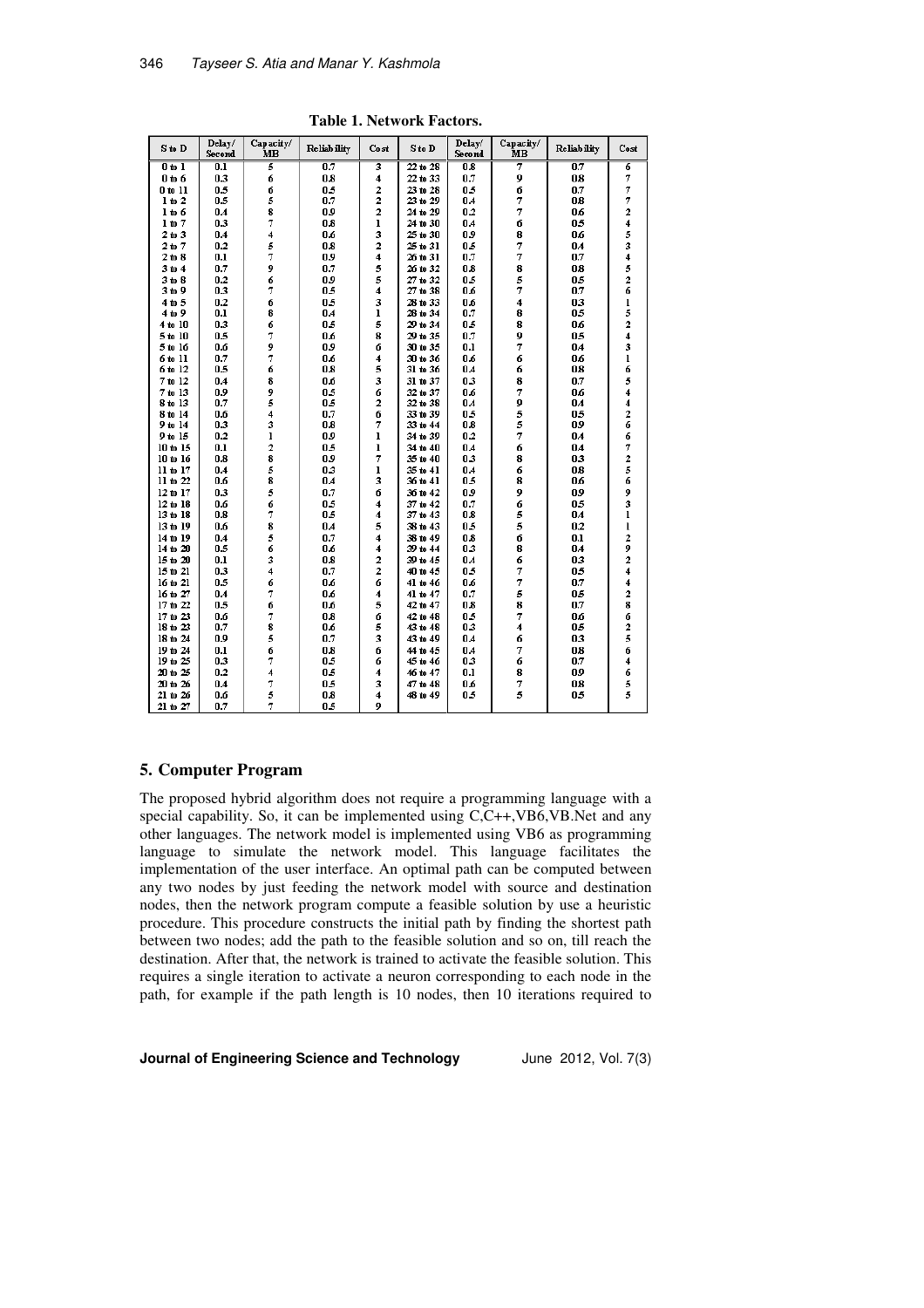activate this feasible solution. The network simulation is started to generate different solutions. At this stage the neuron selection procedure is activated. This procedure employs the process of ADD and DELETE node, and implements the short-term memory operation to control the added and deleted neurons. In this memory the neuron is added to the network or deleted from the network for two iterations (controlled by tabu tenure).

For every generated solution a move value is computed either after add new node or after delete an old node. Move value represents the value added or removed from the cost. For example, if new neuron is activated in the network, then move value represents the new cost of this neuron. If an old neuron is deactivated in the network, the removed cost that represents this neuron will be the move value. The energy value is computed for each path, the path with minimum energy will be the optimal path. Finally, we explain the output matrix for optimal path, if the network consists of 5 nodes. The required path from 0 to 4, and the optimal path is 0 2 3 4. The output matrix looks like this:

| $V_{xi} = \begin{cases} \mathbf{4} & \mathbf{0} & \mathbf{1} & \mathbf{2} & \mathbf{3} \\ \mathbf{0} & 0 & 0 & 1 & 0 & 0 \\ & 0 & 0 & 0 & 0 & \mathbf{1} \\ \mathbf{2} & 0 & 0 & 0 & 1 & 0 \\ \mathbf{3} & 0 & 0 & 0 & 0 & 1 \\ \mathbf{4} & 0 & 0 & 0 & 0 & 0 \\ \end{cases}$ |  |  |  |
|--------------------------------------------------------------------------------------------------------------------------------------------------------------------------------------------------------------------------------------------------------------------------------|--|--|--|
|                                                                                                                                                                                                                                                                                |  |  |  |
|                                                                                                                                                                                                                                                                                |  |  |  |
|                                                                                                                                                                                                                                                                                |  |  |  |

### **6. Simulation Example and Discussion**

We select the path from 0 to 27 to simulate the model of the proposed algorithm. First we use the heuristic procedure to generate a feasible initial solution. Then the neuron selection procedure is used to select a neuron for activation or deactivation.

 *Initial solution = 0 1 2 3 4 5 10 15 9 14 8 13 7 12 6 11 17 22 33 28 23 18 24 19 25 20 26 21 16 27 , initial cost = 145* 

We need 30 iterations to activate the feasible solution using the HNN model, one neuron at a time. Table 2 summarizes the short term memory operation in the select neuron procedure, where iterations column represents the number of iterations in the simulation process. The add and drop column represents the new added and/or deleted neuron. For the first entry in Table 2, number of iterations required to generate a feasible solution with  $cost = 82$  and energy = 42.070 are 14 iterations. The dropped neurons are (*1 2 3 4 5 10 15 9 14*). In the simulation process, if we want to drop one node from the path, it requires to remove every link for this node, for example if want to drop node 1 from the path, we must remove links between nodes (0, 1) and nodes (1, 2). The complete elimination process for nodes (*1 2 3 4 5 10 15 9 14*) is explained in the first entry of the second column. Third column explain how node 0 and node 6 is connected together in the path after remove nodes *(1 2 3 4 5 10 15 9 14*) to generate feasible solution:

*0 6 11 17 22 33 28 23 18 24 19 25 20 26 21 16 27*, this path has move value = 63, it represents the eliminated cost for nodes (*1 2 3 4 5 10 15 9 14*) after subtract the new cost for link between 0 and 6. Last entry in Table 2 adds node 16 to the path,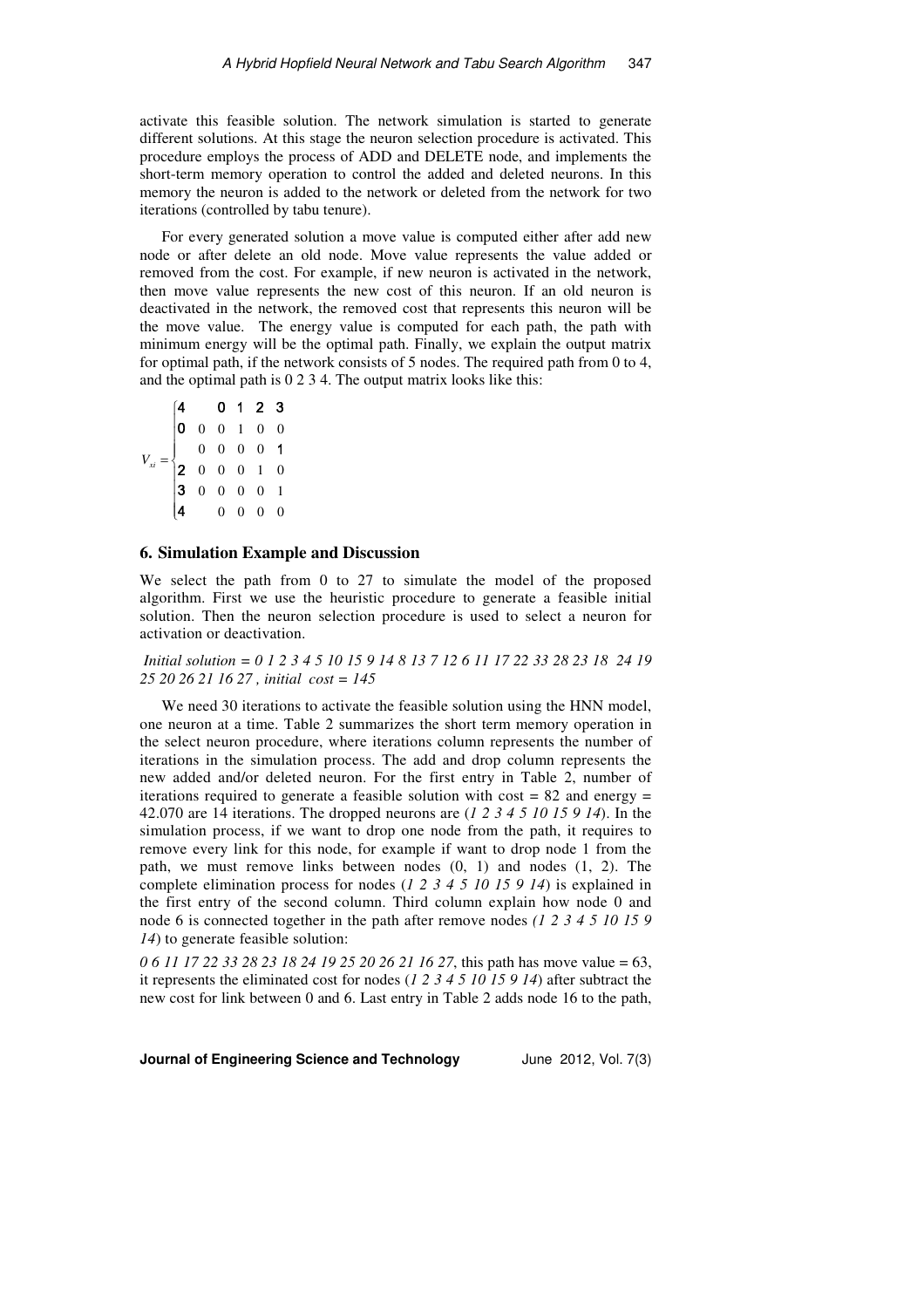we can note at third column how the link between node 16, node 21 and link between node 16, node 27 have been activated to generate the feasible path. We can note how the energy oscillates between high and low values in this table. Table 3 summarizes the new generated paths and the added /dropped nods. After 154 iterations, we find that the most optimal solution = 30 for the path 0 1 2 3 4 5 16 27. Table 4 shows some selected paths with the best cost found, the number of iterations and time to convergence.

| <b>Iterations</b> | <b>Tabu-active Net Tenure</b>                                                                                                | Move            |       |        |               |
|-------------------|------------------------------------------------------------------------------------------------------------------------------|-----------------|-------|--------|---------------|
|                   | <b>Drop Link</b>                                                                                                             | <b>Add Link</b> | value | Cost   | <b>Energy</b> |
| $30 - 44$         | $(0,1)$ , $(1,2)$ , $(2,3)$ , $(3,4)$ , $(4,5)$ , $(5,10)$ , $(10,15)$ ,<br>$(15,9), (9,14), (14,8), (8,13), (13,7), (7,12)$ | (0,6)           | 63    | 82     | 42.070        |
| $44 - 47$         | (11,17), (17,22)                                                                                                             | (11,22)         | 2.328 | 79.672 | 41.037        |
| $47 - 50$         | (22,33), (33,28)                                                                                                             | (22, 28)        | 0.664 | 79.008 | 37.116        |
| $50 - 53$         | $(21,16)$ , $(16,27)$                                                                                                        | (21,27)         | 6.613 | 72.395 | 33.728        |
| $53 - 55$         | ----                                                                                                                         | (1,0), (1,6)    | 0.654 | 73.059 | 36.691        |
| 55-57             | ----                                                                                                                         | (16,21),(16,27) | 3.268 | 76.327 | 40.079        |

**Table 2. Short-Term Memory Operation in Neuron Selection Procedure.** 

**Table 3. Summery of Generated Paths.** 

| <b>Drop Node</b>               | <b>Add Node</b> | <b>Generated Path</b>                            |
|--------------------------------|-----------------|--------------------------------------------------|
| 1,2,3,4,5,10,15,9,14,8,13,7,12 | $- - -$         | 0 6 11 17 22 33 28 23 18 24 19 25 20 26 21 16 27 |
| 17                             | ---             | 0 6 11 22 33 28 23 18 24 19 25 20 26 21 16 27    |
| 33                             | ---             | 0 6 11 22 28 23 18 24 19 25 20 26 21 16 27       |
| 16                             | $--$            | 0 6 11 22 28 23 18 24 19 25 20 26 21 27          |
| ----                           | 1               | 0 1 6 11 22 28 23 18 24 19 25 20 26 21 27        |
| ----                           | 16              | 0 1 6 11 22 28 23 18 24 19 25 20 26 21 16 27     |

#### **Table 4. Different Selected Paths and Their Cost.**

| Path     | <b>Best Cost</b> | <b>Iterations</b> | Time/s |
|----------|------------------|-------------------|--------|
| $3-40$   | 105              | 281               |        |
| 49-1     | 38               |                   |        |
| 15-30    | 58               | 98                | 2      |
| 5-19     | 34               | 60                |        |
| $0 - 45$ | 35               | 9                 |        |

Finally, the cost and energy distribution for 3 selected paths are shown in Figs. 5 to 7. Figure 5 shows the cost and energy distribution for path (0-27) for 80 iterations, and Figs. 6 and 7 show the cost and energy distribution for paths (3-40) and (15-30) for 87 and 73 iterations, respectively. As we can see, the energy function for these paths suffers from the local minima problem, but we can get around this problem by using the neuron selection procedure. In this procedure, the neuron is heuristically selected to be activated or deactivated according to the short term memory operation. The neuron selection procedure controls the process of finding solutions on the network model. The termination condition is decided by the neuron selection procedure rather than by the energy function.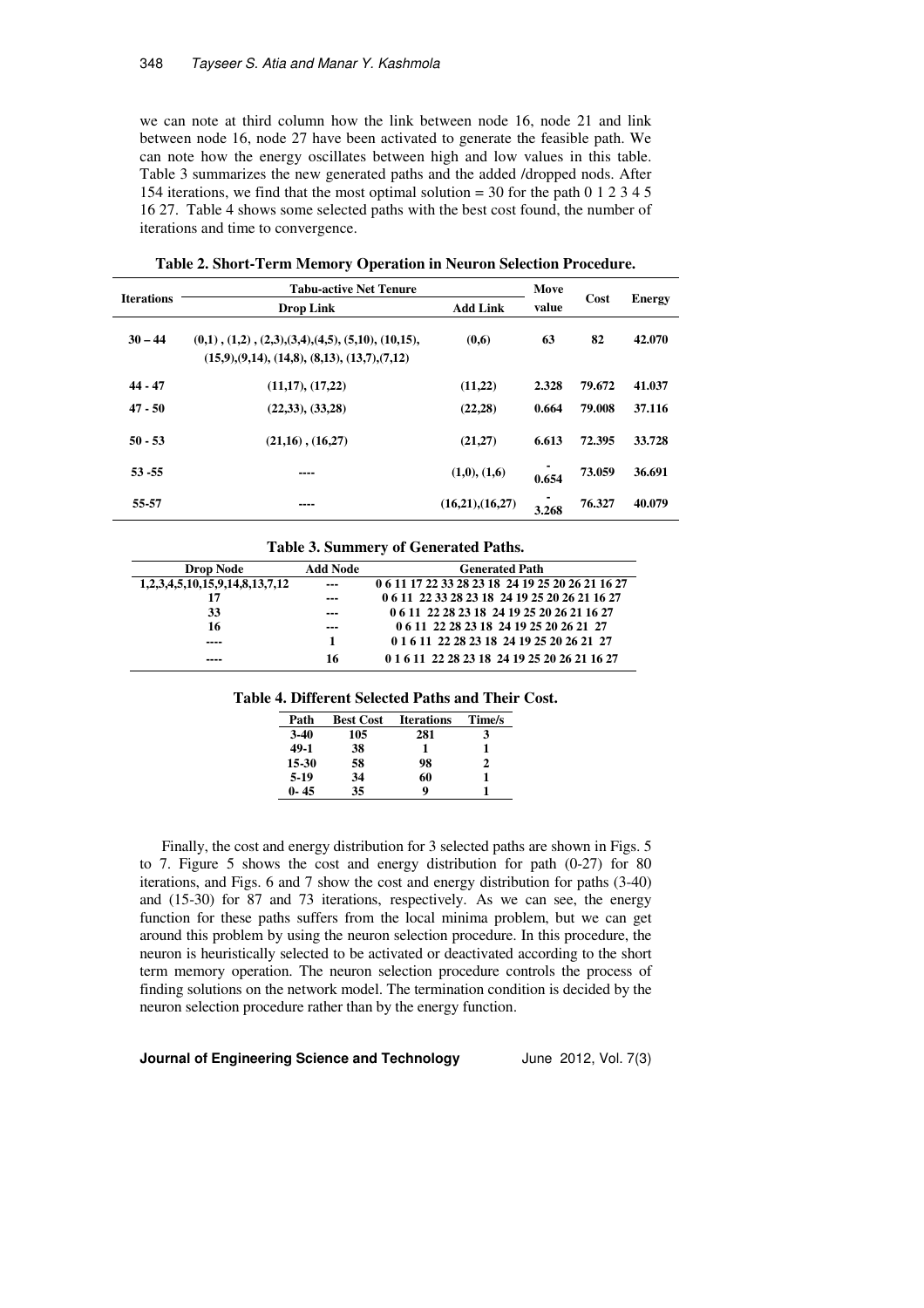

**Fig. 5. Cost and Energy Distribution for Path (0-27).**



**Fig. 6. Cost and Energy Distribution for Path (3-40).**



**Fig. 7. Cost and Energy Distribution for Path (15-30).**